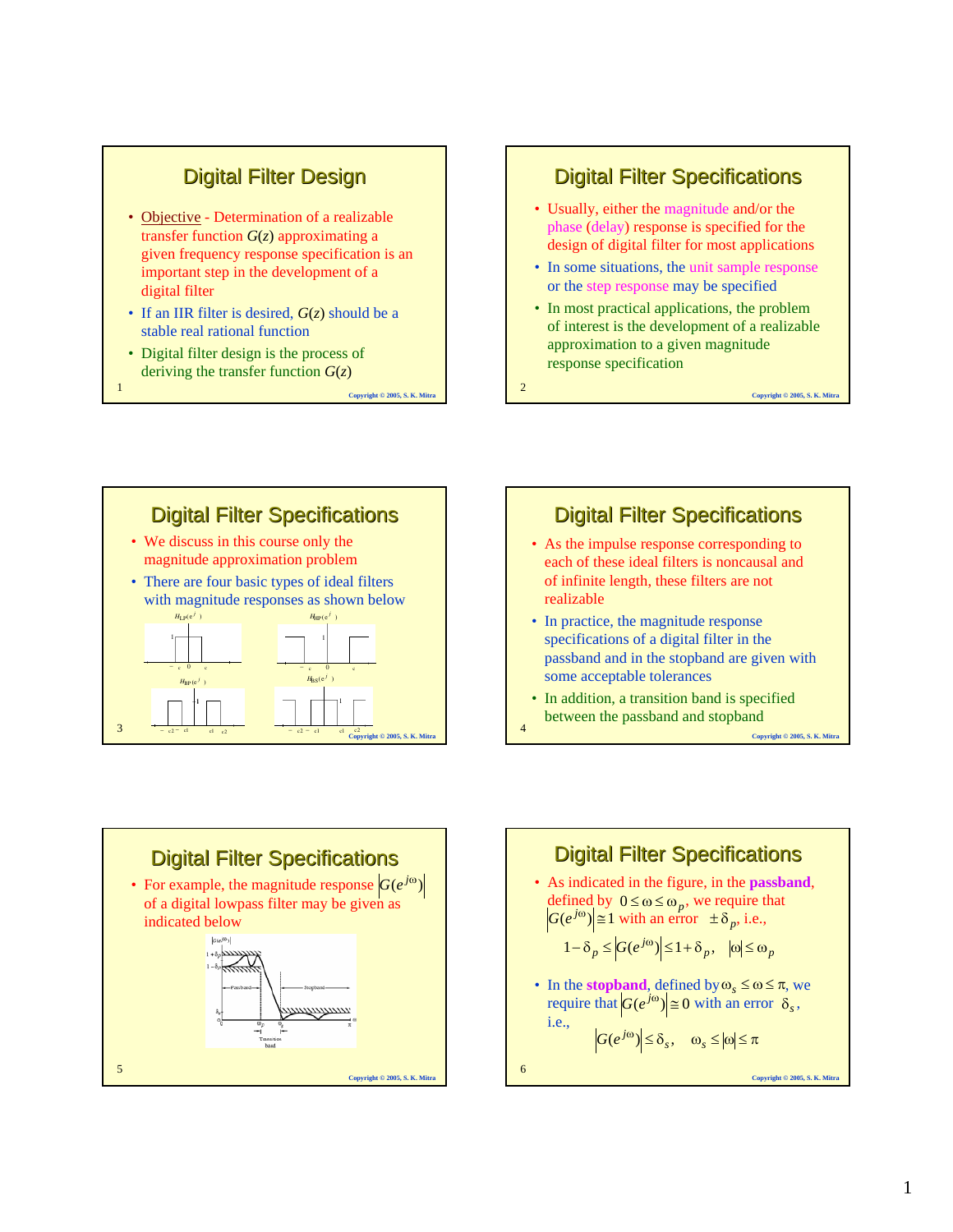









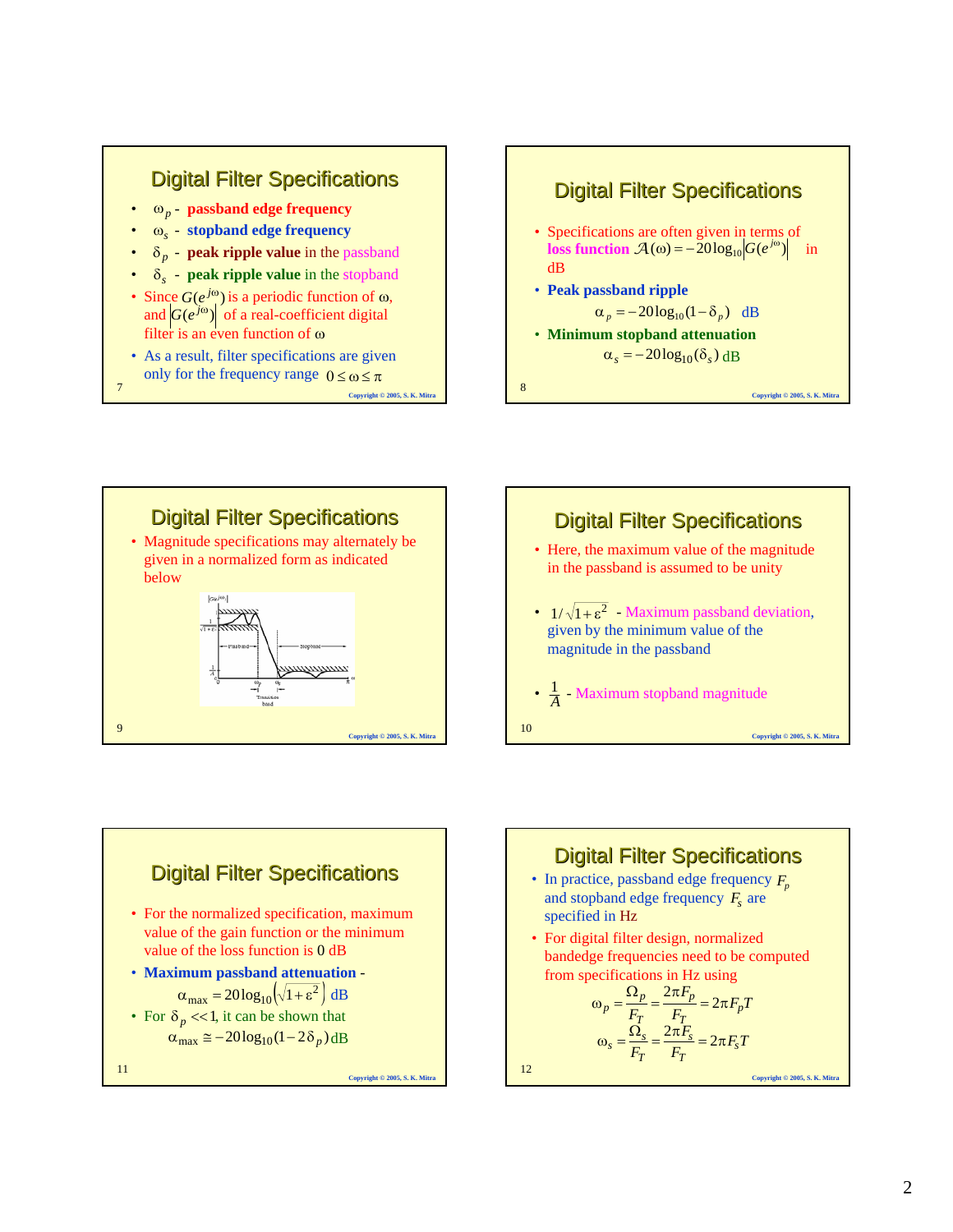







### **Digital Filter Design: Basic Approaches**

- Most common approach to IIR filter design (1) Convert the digital filter specifications into an analog prototype lowpass filter specifications
- (2) Determine the analog lowpass filter transfer function  $H_a(s)$
- (3) Transform  $H_a(s)$  into the desired digital transfer function *G*(*z*)

<sup>17</sup> **Copyright © 2005, S. K. Mitra**

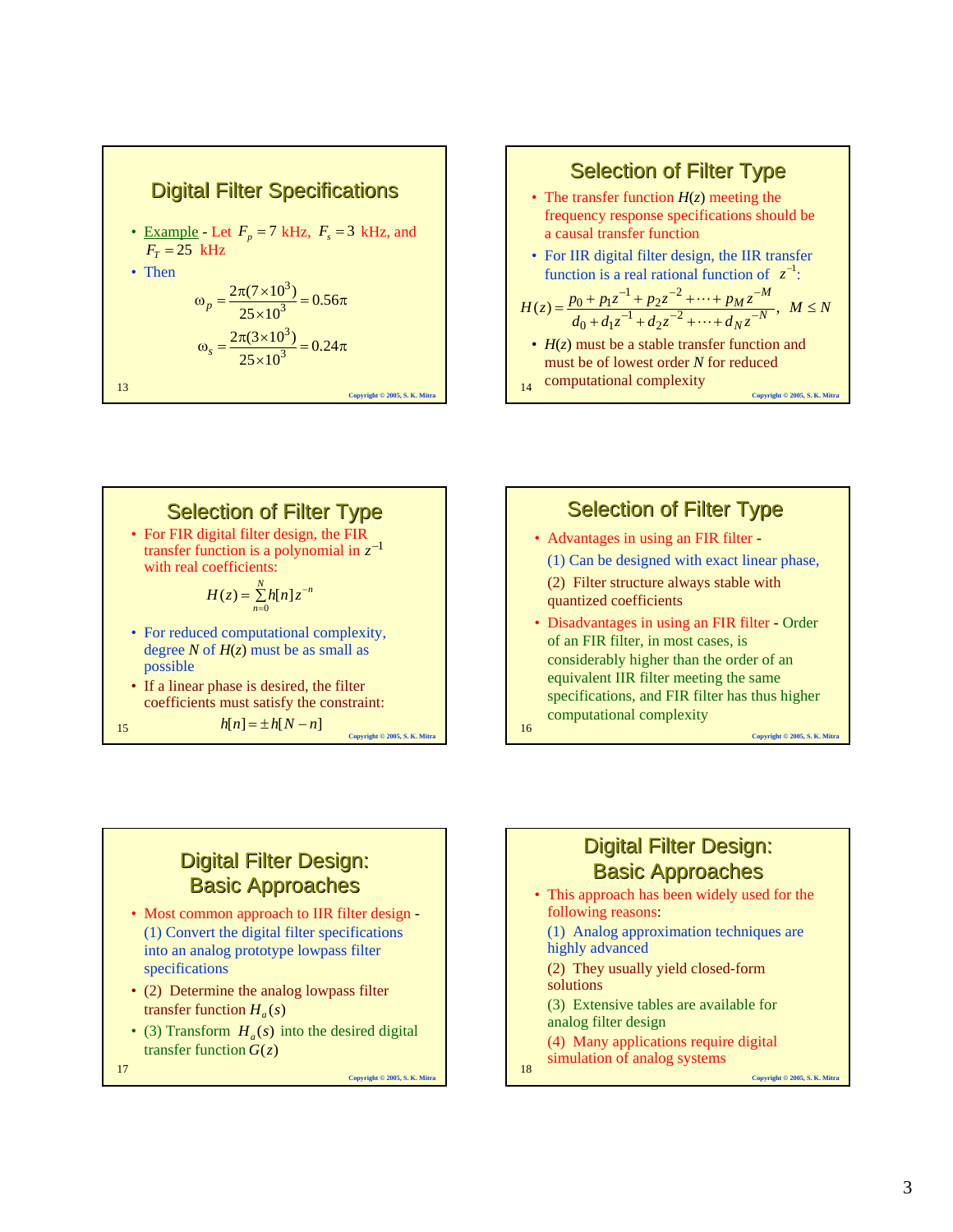### **Digital Filter Design: Basic Approaches**

• An analog transfer function to be denoted as

$$
H_a(s) = \frac{P_a(s)}{D_a(s)}
$$

where the subscript "*a*" specifically indicates the analog domain

• A digital transfer function derived from  $H_a(s)$ shall be denoted as

$$
G(z) = \frac{P(z)}{D(z)}
$$
  
19  
Coovrich 0 2005, S. K. Mil

**Digital Filter Design: Basic Approaches** 

- Basic idea behind the conversion of  $H_a(s)$ into  $G(z)$  is to apply a mapping from the *s*-domain to the *z*-domain so that essential properties of the analog frequency response are preserved
- Thus mapping function should be such that
	- $-$  Imaginary ( $j\Omega$ ) axis in the *s*-plane be mapped onto the unit circle of the *z*-plane – A stable analog transfer function be mapped
- **20 COPY 11110 COPY 11110 COPY 2005**, S. K. Mitransfer **COPY** Copyright © 2005, S. K. Mit into a stable digital transfer function

**Digital Filter Design: Basic Approaches** 

• Three commonly used approaches to FIR

# **Digital Filter Design: Basic Approaches**

- FIR filter design is based on a direct approximation of the specified magnitude response, with the often added requirement that the phase be linear
- The design of an FIR filter of order *N* may be accomplished by finding either the length-(*N*+1) impulse response samples {*h*[*n*]} or the (*N*+1) samples of its frequency  $r$ esponse  $H(e^{j\omega})$

<sup>21</sup> **Copyright © 2005, S. K. Mitra**

#### **IIR Digital Filter Design: Bilinear** Transformation Method

• Bilinear transformation -

$$
s = \frac{2}{T} \left( \frac{1 - z^{-1}}{1 + z^{-1}} \right)
$$

- Above transformation maps a single point in the *s*-plane to a unique point in the *z*-plane and vice-versa
- Relation between  $G(z)$  and  $H_a(s)$  is then given by ⎞ ⎛  $(z) = H_a(s)\Big|_{s=\frac{2}{T}} \Big|\frac{1-z^{-1}}{1+z^{-1}}$  $G(z) = H_a(s) \Big|_{s = \frac{2}{T}} \Big|_{\frac{1-z}{1+z}}$

⎠

*z*

 $\parallel$ ⎝

23 **Co**  $\left(\frac{z}{t}\right) = H_a(x)I_{s=\frac{2}{t}}\left[\frac{1-z}{1+z^{-1}}\right]_{\text{Conyrright 0.2005, S. K. Mira}}$ 



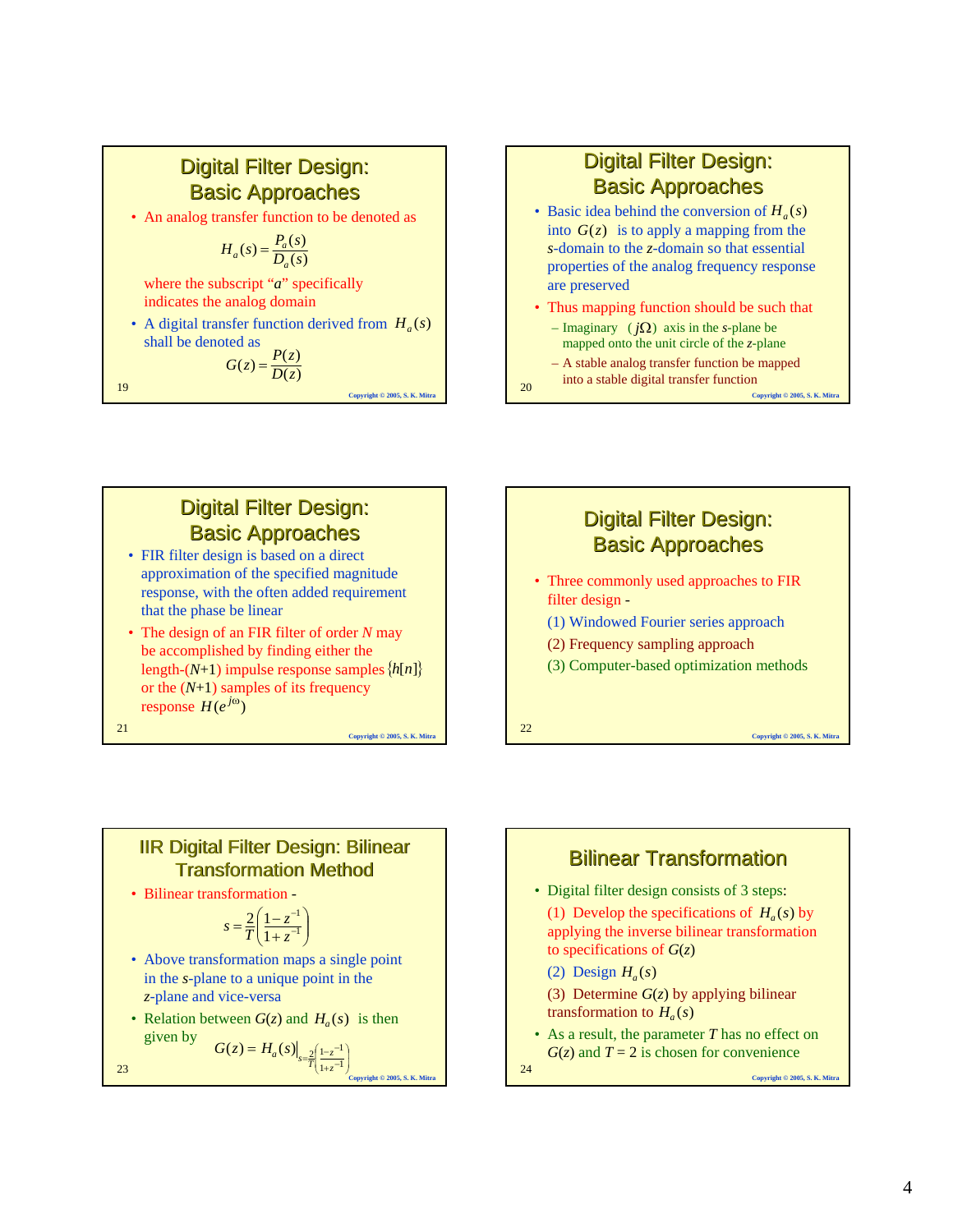| <b>Bilinear Transformation</b><br>• Inverse bilinear transformation for $T = 2$ is<br>$z=\frac{1+s}{1-s}$ |                                                                                                                                                     |                               |
|-----------------------------------------------------------------------------------------------------------|-----------------------------------------------------------------------------------------------------------------------------------------------------|-------------------------------|
| • For $s = \sigma_{\alpha} + i\Omega_{\alpha}$                                                            | $z = \frac{(1+\sigma_o) + j\Omega_o}{(1-\sigma_o) - j\Omega_o} \Rightarrow  z ^2 = \frac{(1+\sigma_o)^2 + \Omega_o^2}{(1-\sigma_o)^2 + \Omega_o^2}$ |                               |
| • Thus.                                                                                                   | $\sigma_{0} = 0 \rightarrow  z  = 1$                                                                                                                |                               |
|                                                                                                           | $\sigma$ <sub>o</sub> < 0 $\rightarrow$  z  < 1                                                                                                     |                               |
| 25                                                                                                        | $\sigma_{0} > 0 \rightarrow  z  > 1$                                                                                                                |                               |
|                                                                                                           |                                                                                                                                                     | Copyright © 2005, S. K. Mitra |









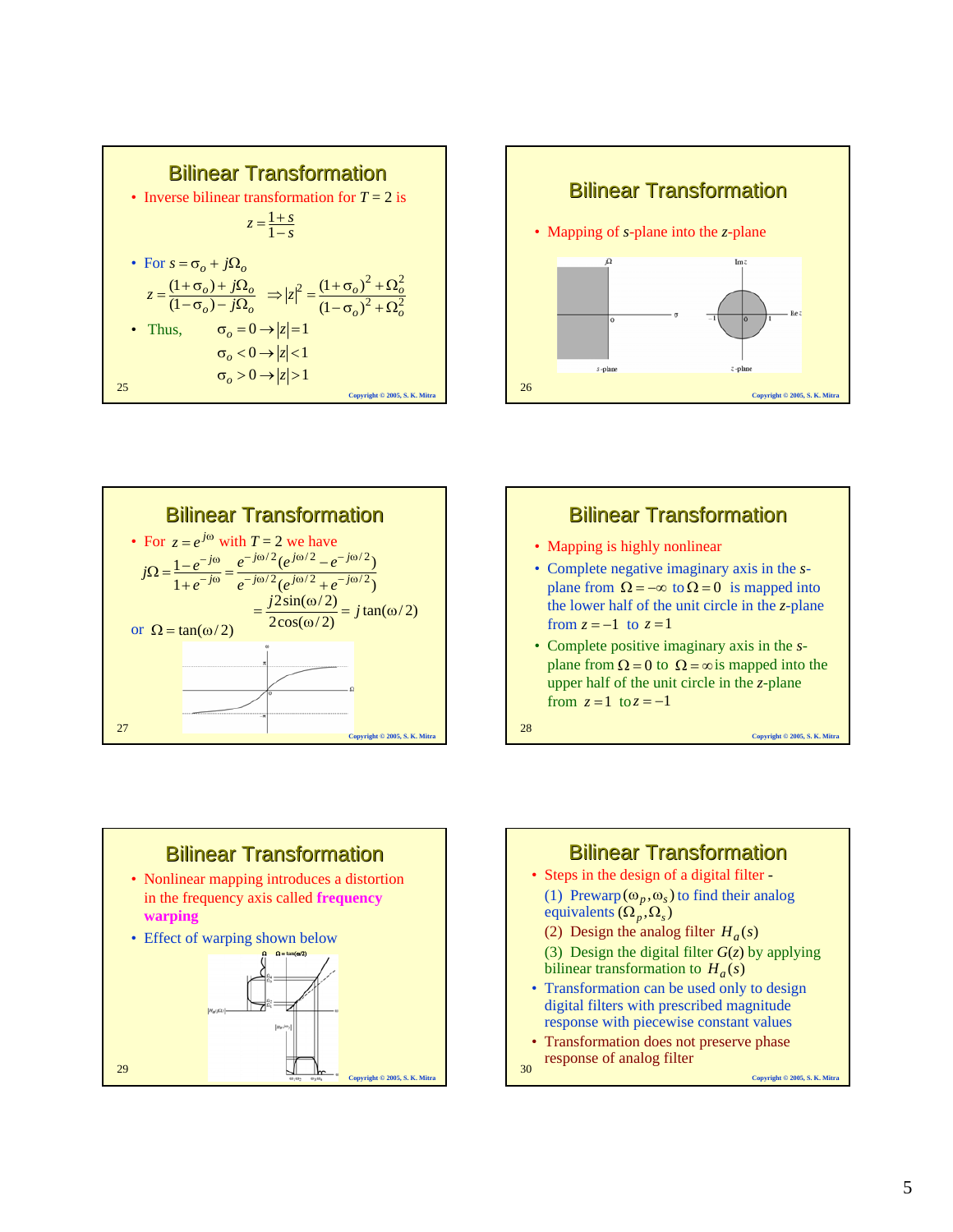









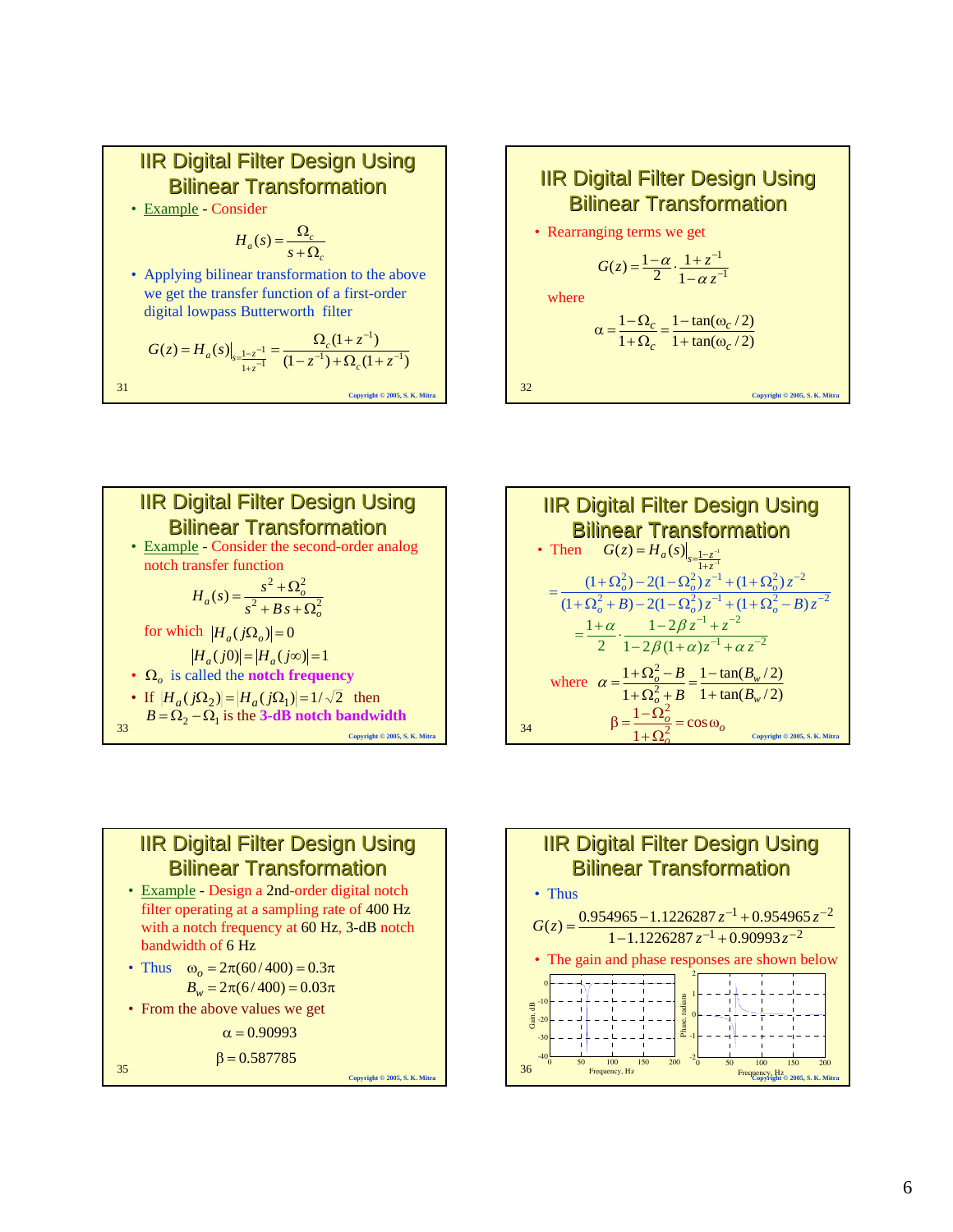









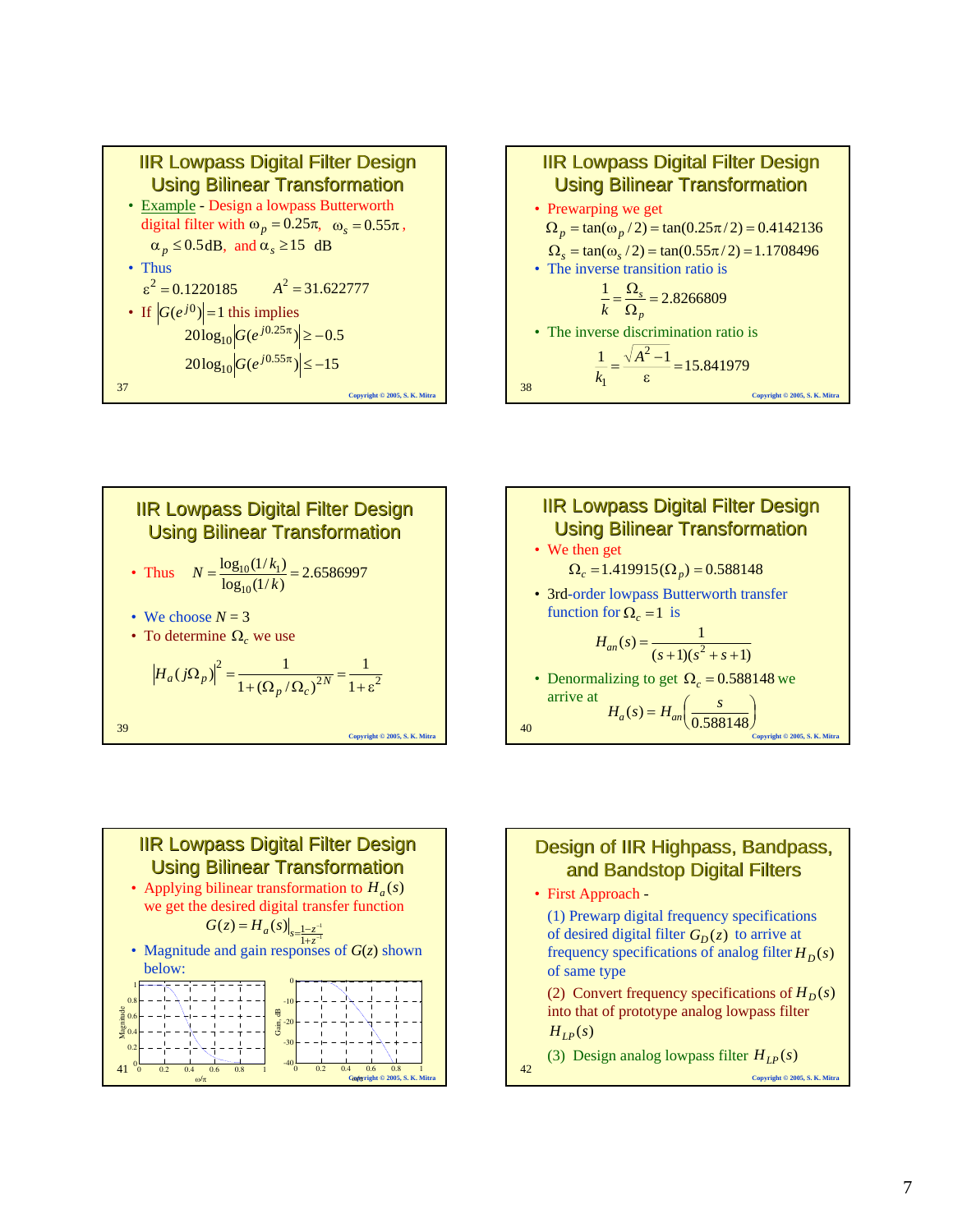

#### Design of IIR Highpass, Bandpass, and Bandstop Digital Filters

• Second Approach -

(1) Prewarp digital frequency specifications of desired digital filter  $G_D(z)$  to arrive at frequency specifications of analog filter  $H_D(s)$ of same type

(2) Convert frequency specifications of  $H_D(s)$ into that of prototype analog lowpass filter  $H_{LP}(s)$ 

<sup>44</sup> **Copyright © 2005, S. K. Mitra**







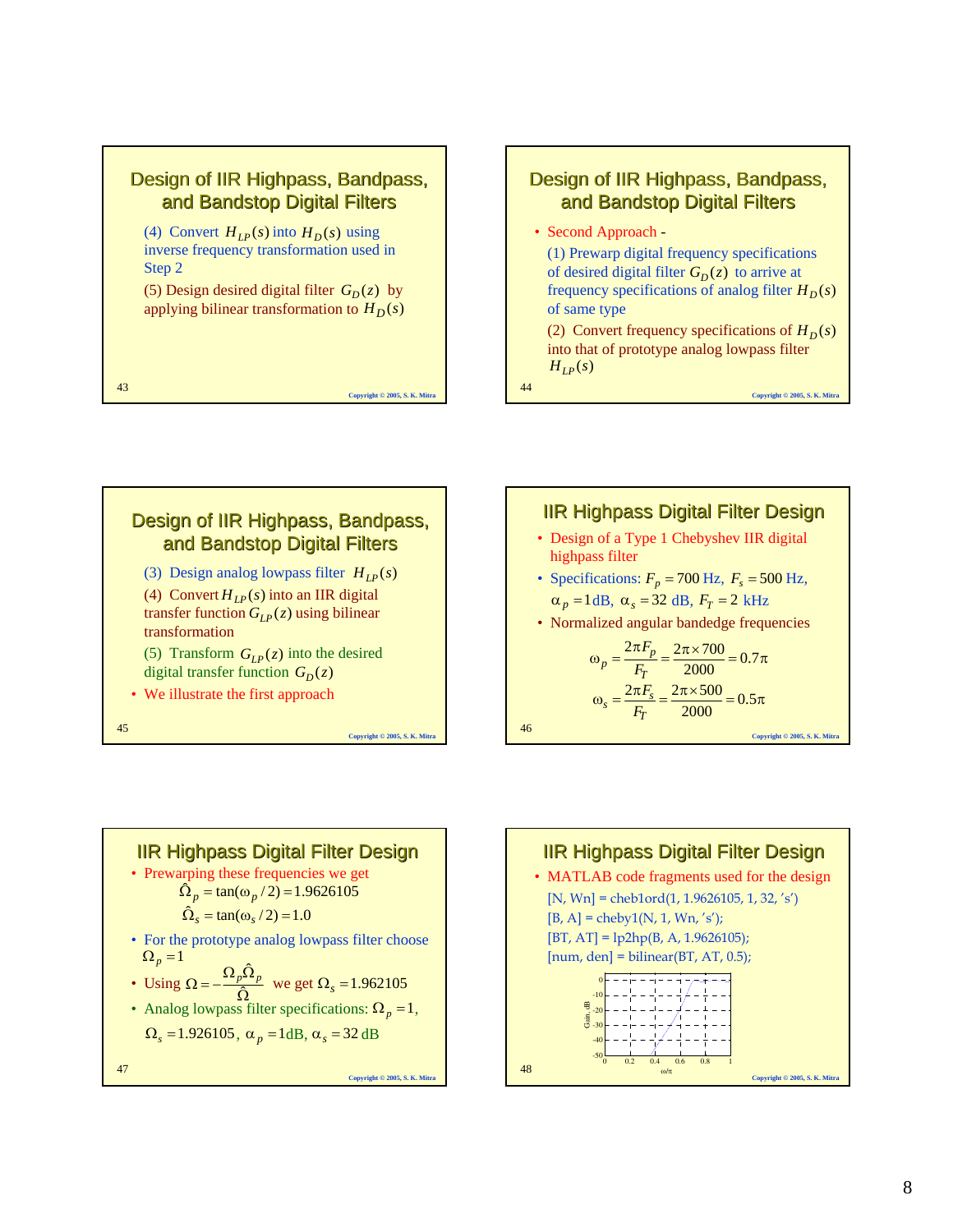